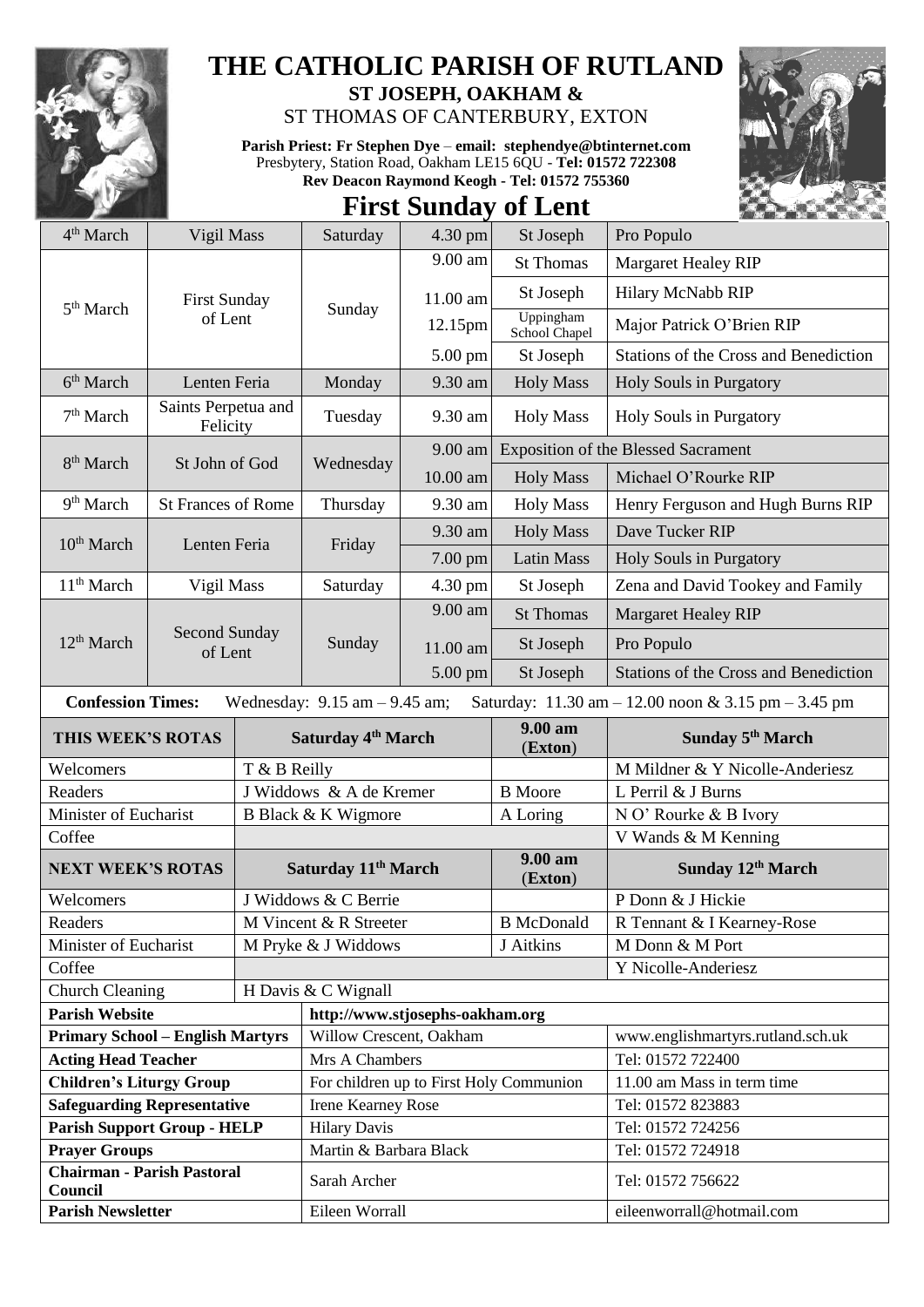**Please pray for the following who are ill:** *Colleen Lully, Mary Hurst, Bernadette Wilkinson, Sarah Ennis, Marie-Jeanne Lloyd-Hughes, Eileen Cox, Enid Wootton, Susan Healey, Helen Reilly, Stephen Walters, Christopher Brown, Elizabeth Brown, Maura and Mike Goulding, Philip Quinn, Simon Duncan, Fiona Ruddle, Theresa Thompson, Patricia Slater, Monique Pryke, Tim Maskell, John O'Brien, Elisabeth Simpson, Claire Smith, Peter Tookey, Bill Hiscocks, Sharon Larkworthy, Mark Smith, Tim White, Helena Woolford, Megan Owens, Robert Johnstone, Monica Holt, Michael Rimmer, John Rhodes, Elizabeth Fay, Myra Smith, Virginia Barwell, Cindy Johnston, Mary Lambert, John Owens (Snr), Michael Gardiner, Helen Wilson, Baby Luke Somerville, Graham Andrews, John Widdows, May Carrie and Margaret West-Sadler*

**Anniversaries**  *Clare Ellis, Frederic Hudson, Emma Gardner, Beatrice Tyler, Michael O'Rourke, Kath Houlden, Patricia Beckett, Andrew Seale, Hugh Burns, Henry Ferguson, James Rouse, Manuela Cox, Atelia Leandro, Mary Rathbone, Peter Rafferty, Vera Williamson and John Wyatt*

| <b>Last Week's Collection</b><br>Loose Plate<br>£228.29                                                                            | <b>Lent</b> The message of Lent was made clear in the liturgy for Ash Wednesday. As we<br>are given ashes on our foreheads, we heard the priest say "Repent, and believe in the |  |  |  |  |  |
|------------------------------------------------------------------------------------------------------------------------------------|---------------------------------------------------------------------------------------------------------------------------------------------------------------------------------|--|--|--|--|--|
| Envelopes<br>£176.50                                                                                                               | Gospel". These are powerful words. They are in direct opposition to most of what                                                                                                |  |  |  |  |  |
| <b>Standing Orders</b><br>£540.00                                                                                                  | we will see and hear around us every day. We do not live in a society where many                                                                                                |  |  |  |  |  |
| Total<br>£944.79                                                                                                                   | people are Catholics. It is not like living in Medieval England, when the Church was                                                                                            |  |  |  |  |  |
|                                                                                                                                    | the focal point of every town and village and where the seasons of the Christian year                                                                                           |  |  |  |  |  |
| Don't forget to join us for                                                                                                        | were part of life for everyone. In order to create a sense of the importance of Lent,                                                                                           |  |  |  |  |  |
| coffee after Mass on                                                                                                               | we will have to develop it within our own hearts and in our homes and families.                                                                                                 |  |  |  |  |  |
| Wednesday and                                                                                                                      | In Lent, we should take extra time to pray. We should bring back into our lives                                                                                                 |  |  |  |  |  |
| Sunday.                                                                                                                            | things that we may have allowed to fade out: praying every morning when we rise,                                                                                                |  |  |  |  |  |
| <b>Uppingham School Masses</b> in the                                                                                              | every night before going to bed, saying a Rosary during the day, saying Grace at                                                                                                |  |  |  |  |  |
|                                                                                                                                    | meals. We could make this Lent a time when we really reflect on the importance of                                                                                               |  |  |  |  |  |
| School Chapel will be celebrated at                                                                                                | what we are doing when we receive Holy Communion. Do we make a proper                                                                                                           |  |  |  |  |  |
| $12.15 \text{pm}$ on:                                                                                                              | thanksgiving afterwards? Or do we hurry away from Church, leaving before the                                                                                                    |  |  |  |  |  |
| Sunday 5 <sup>th</sup> March<br>$\bullet$                                                                                          | Mass ends so as to be first in the exit from the car park? Do we start to chatter with                                                                                          |  |  |  |  |  |
| Sunday 21 <sup>st</sup> May<br>$\bullet$                                                                                           | friends while still in the Church as Mass ends and while others might still be praying?                                                                                         |  |  |  |  |  |
| Sunday 11 <sup>th</sup> June<br>$\bullet$                                                                                          | Our Lenten traditions help us to share with Jesus his experience of the desert.                                                                                                 |  |  |  |  |  |
| <b>CAFOD Lent Fast Day</b> is on Friday                                                                                            | During Lent, we could recall the Church's instruction that we make every Friday a day                                                                                           |  |  |  |  |  |
| 10 <sup>th</sup> March. There are envelopes for                                                                                    | of penance. We are meant to perform some penitential $act$ – for example to refrain                                                                                             |  |  |  |  |  |
| donations available in the Church                                                                                                  | from meat. Do we? In Lent, we should be performing some serious and genuine act                                                                                                 |  |  |  |  |  |
| porch.                                                                                                                             | of penance - giving up sweets or coffee or alcohol or TV. If we find ourselves saying                                                                                           |  |  |  |  |  |
| <b>Melton Mowbray Parish</b> are having                                                                                            | "Oh I don't have any sins for which I need to do penance" are we sure we are telling                                                                                            |  |  |  |  |  |
| '24 hours for the Lord' on 24 <sup>th</sup> and                                                                                    | the truth about ourselves?                                                                                                                                                      |  |  |  |  |  |
| 25 <sup>th</sup> March. More details to follow.                                                                                    |                                                                                                                                                                                 |  |  |  |  |  |
| <b>Deanery Station Masses and Penitential Services this Lent</b>                                                                   |                                                                                                                                                                                 |  |  |  |  |  |
|                                                                                                                                    |                                                                                                                                                                                 |  |  |  |  |  |
| Wednesday 8 <sup>th</sup> March<br>7.30 pm                                                                                         | Station Mass at Our Lady and St Guthlac, Market Deeping                                                                                                                         |  |  |  |  |  |
| Wednesday 15 <sup>th</sup> March<br>7.00 pm                                                                                        | Penitential Service at St Mary's, Grantham                                                                                                                                      |  |  |  |  |  |
| Wednesday 29th March<br>$7.00 \text{ pm}$                                                                                          | Penitential Service at St Joseph's, Oakham                                                                                                                                      |  |  |  |  |  |
| Wednesday 5 <sup>th</sup> April<br>7.30 pm                                                                                         | Station Mass at the Immaculate Conception and St Augustine, Stamford                                                                                                            |  |  |  |  |  |
| <b>Confirmation</b> The young people from St Joseph's                                                                              | <b>Stations of the Cross and Benediction</b> We will make the Stations                                                                                                          |  |  |  |  |  |
| to be confirmed this May will be making their                                                                                      | after the morning Mass on Fridays and on the Sundays of Lent (5.00                                                                                                              |  |  |  |  |  |
| promises at the 11.00 am Mass on Sunday this                                                                                       | pm). This beautiful Lenten Devotion helps us to appreciate Our Lord's                                                                                                           |  |  |  |  |  |
| weekend. It is good to see so many wishing to                                                                                      | great love for us and the great sacrifice he made for us, as we walk with                                                                                                       |  |  |  |  |  |
| receive this Sacrament! Please pray for them.                                                                                      | Him on his final journey along the Via Dolorosa to Calvary.                                                                                                                     |  |  |  |  |  |
| Thank you.                                                                                                                         |                                                                                                                                                                                 |  |  |  |  |  |
| Our sincere condolences to the family and friends of Charles "Tony" Richards who died recently. Please remember him in             |                                                                                                                                                                                 |  |  |  |  |  |
| your prayers. Eternal rest grant unto him O Lord and let perpetual light shine upon him. May he rest in peace. Amen                |                                                                                                                                                                                 |  |  |  |  |  |
| English Martyrs School News The children walked to Church on Wednesday for the Ash Wednesday Mass. We have been                    |                                                                                                                                                                                 |  |  |  |  |  |
| delighted to receive feedback from a number of Parishioners who commented on how well behaved and respectful the children          |                                                                                                                                                                                 |  |  |  |  |  |
| were.                                                                                                                              |                                                                                                                                                                                 |  |  |  |  |  |
| We are continuing to fundraise to meet the donation from the Big Lottery Fund for our all-weather pitch.<br>We have a crowd        |                                                                                                                                                                                 |  |  |  |  |  |
| funding page which has already raised over $£200 -$ further donations are greatly appreciated!                                     |                                                                                                                                                                                 |  |  |  |  |  |
| https://www.justgiving.com/crowdfunding/EnglishMartyrs                                                                             |                                                                                                                                                                                 |  |  |  |  |  |
| Oakham Parish Sewing Group will meet on Saturday 1.30 pm to 3.30 pm.                                                               | All welcome.                                                                                                                                                                    |  |  |  |  |  |
| If you would like someone to be added to the Sick Parishioners list, please make Fr Stephen aware or email<br><b>Our Sick List</b> |                                                                                                                                                                                 |  |  |  |  |  |
| Maria at: rcchurchoakham@live.co.uk                                                                                                |                                                                                                                                                                                 |  |  |  |  |  |
| <b>Please note:</b>                                                                                                                | Any cheques made out to the Parish should read St. Joseph's Oakham RCP. Thank you.                                                                                              |  |  |  |  |  |
|                                                                                                                                    | A very warm welcome to all our visitors this weekend                                                                                                                            |  |  |  |  |  |